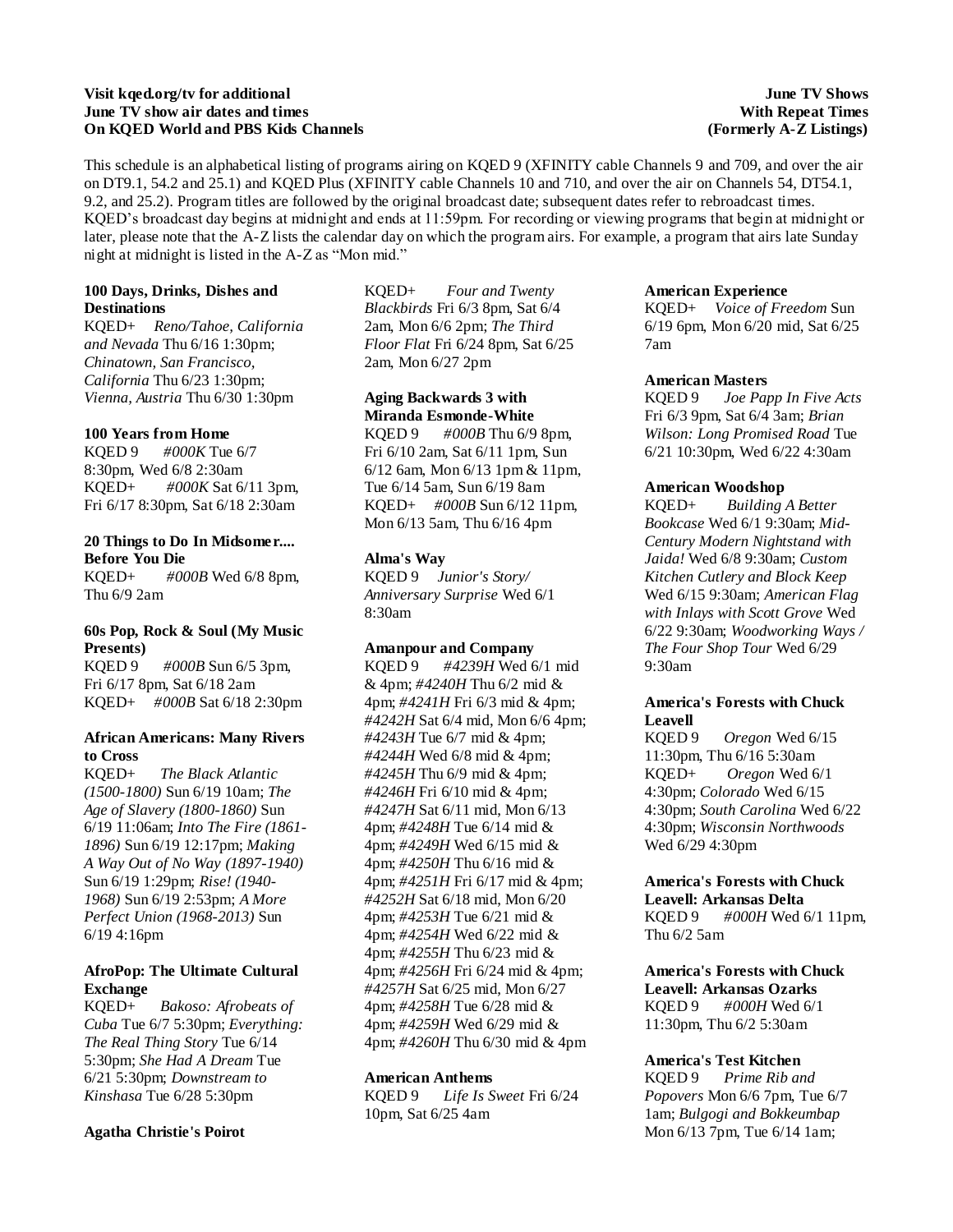*Chinese Noodles and Meatballs* Mon 6/20 7pm, Tue 6/21 1am; *Mediterranean Comfort Food* Sun 6/26 noon; *Breakfast Baking* Mon 6/27 7pm, Tue 6/28 1am KQED+ *Cook It In Cast Iron* Wed 6/1 11am; *Summer Dinner for Two* Thu 6/2 11am; *Farmers' Market Fare* Fri 6/3 11am; *Grilled Cheese and Tomato Soup* Mon 6/6 11am; *Elegant French Desserts* Tue 6/7 11am; *Turkey Two Ways* Wed 6/8 11am; *Plant-Based Perfection* Thu 6/9 11am; *French Chicken and Potatoes* Fri 6/10 11am; *Prime Rib and Popovers* Mon 6/13 11am; *Bulgogi and Bokkeumbap* Tue 6/14 11am; *Jewish Baking* Wed 6/15 11am; *Shrimp, Fast and Slow* Thu 6/16 11am; *Italian-Inspired Dinners* Fri 6/17 11am, Sun 6/26 7am; *Irish Staples* Mon 6/20 11am; *Shareable Spanish Fare* Tue 6/21 11am; *Holiday Dessert and Salad* Wed 6/22 11am; *Vindaloo and Chana Masala* Thu 6/23 11am; *Springtime Feast* Fri 6/24 11am; *Ode to Armenia* Mon 6/27 11am; *Breakfast with a Kick* Tue 6/28 11am; *Quick Fish Dinners* Wed 6/29 11am; *Italian Bites* Thu 6/30 11am

# **Animals with Cameras, A Nature Miniseries**

KQED 9 *#103H* Wed 6/1 8pm, Thu 6/2 2am

### **Antiques Roadshow**

KQED 9 *Newport, Hour Two* Mon 6/20 8pm, Tue 6/21 2am; *Newport, Hour Three* Sun 6/26 4pm; *Meadow Brook Hall, Hour One* Mon 6/27 8pm, Tue 6/28 2am KQED+ *Portland, Hour Three* Fri 6/3 7pm, Sat 6/4 1am; *Newport, Hour Three* Fri 6/24 7pm, Sat 6/25 1am, Sun 6/26 11am

# **A Place to Call Home**

KQED+ *Own Worst Enemy* Wed 6/1 4am; *Fallout* Wed 6/1 5am; *All That Glitters* Tue 6/21 10pm, Wed 6/22 4am; *The Edge of Reason* Tue 6/21 11pm, Wed 6/22 5am; *Do Not Go Gently* Tue 6/28 10pm, Wed 6/29 4am; *Demons of* 

*the Dark* Tue 6/28 11pm, Wed 6/29 5am

# **Arthur**

KQED 9 *Arthur The Wrecker/Arthur and the True Francine* Wed 6/1 6:30am

### **Articulate with Jim Cotter**

KQED+ *Virtuous Reality* Sun 6/26 2:30pm

# **Ask This Old House**

KQED+ *Overflow, Antique Fixture* Wed 6/1 9am; *Wildlife Garden, Floor Patch* Thu 6/2 9am; *Potato Farm, Track Lighting* Fri 6/3 9am; *Washer/Dryer, Chandelier* Mon 6/6 9am; *Short Door, Grow Herbs* Tue 6/7 9am; *Deck Lighting, Fireplaces* Wed 6/8 9am; *Nick Offerman, Pipe Shelf* Thu 6/9 9am; *Murphy Door, House Hydrant* Fri 6/10 9am; *Doorbell, Home Gym, Pipes* Mon 6/13 9am; *Water Softener, App, Shadow Box* Tue 6/14 9am; *Toolbox, Smoke Detector, Leaking Valve* Wed 6/15 9am; *Backsplash, Leak Detection, Rainwater* Thu 6/16 9am; *Patch Lawn, Swap Toilet, Off-Grid* Fri 6/17 9am; *Radiator Swap, Brick Repointing* Mon 6/20 9am; *Tree Removal, Stud Finders* Tue 6/21 9am; *Happy Holidays from Asktoh!* Wed 6/22 9am; *Window Gap, Solar Drinking Water* Thu 6/23 9am; *Walkway Reset, Patch Chipped Floor* Fri 6/24 9am; *Silica Dust, Wobbly Toilet* Mon 6/27 9am; *Tankless Water Heater, Retaining Wall* Tue 6/28 9am; *Dutch Door, Landscape Checkers* Wed 6/29 9am; *Rain Chain, Vanity Installation* Thu 6/30 9am

### **A Very British Romance with Lucy Worsley**

KQED+ *Episode Two* Thu 6/2 8pm, Fri 6/3 2am & 2pm

# **Baking with Julia**

KQED 9 *Flo Braker, San Francisco* Sun 6/26 10:30am KQED+ *Alice Medrich* Thu 6/2 noon; *Michel Richard* Thu 6/9 noon; *Lora Brody* Thu 6/16 noon; *Marcel Desaulniers* Thu 6/23 noon; *Gale Gand* Thu 6/30 noon

### **Bands of Enchantment**

KQED+ *Brett Dennen* Sat 6/4 12:33am

### **Baptiste On Masterpiece**

KQED+ *Episode 1* Mon 6/20 9:33pm, Tue 6/21 3:33am; *Episode 2* Mon 6/27 9:33pm, Tue 6/28 3:33am

### **Bare Feet with Mickela Mallozzi**

KQED+ *The French Basque Country* Thu 6/2 4:30pm; *Seville, Spain* Thu 6/9 4:30pm; *Uzbekistan* Thu 6/23 4:30pm; *Carnival in the Guadeloupe Islands Part 1* Thu 6/30 4:30pm

### **BBC World News America**

KQED 9 *#2603H* Wed 6/1 2:30pm & 5:30pm; *#2604H* Thu 6/2 2:30pm & 5:30pm; *#2605H* Fri 6/3 2:30pm & 5:30pm; *#2606H* Mon 6/6 2:30pm & 5:30pm; *#2607H* Tue 6/7 2:30pm & 5:30pm; *#2608H* Wed 6/8 2:30pm & 5:30pm; *#2609H* Thu 6/9 2:30pm & 5:30pm; *#2610H* Fri 6/10 2:30pm & 5:30pm; *#2611H* Mon 6/13 2:30pm & 5:30pm; *#2612H* Tue 6/14 2:30pm & 5:30pm; *#2613H* Wed 6/15 2:30pm & 5:30pm; *#2614H* Thu 6/16 2:30pm & 5:30pm; *#2615H* Fri 6/17 2:30pm & 5:30pm; *#2616H* Mon 6/20 2:30pm & 5:30pm; *#2617H* Tue 6/21 2:30pm & 5:30pm; *#2618H* Wed 6/22 2:30pm & 5:30pm; *#2619H* Thu 6/23 2:30pm & 5:30pm; *#2620H* Fri 6/24 2:30pm & 5:30pm; *#2621H* Mon 6/27 2:30pm & 5:30pm; *#2622H* Tue 6/28 2:30pm & 5:30pm; *#2623H* Wed 6/29 2:30pm & 5:30pm; *#2624H* Thu 6/30 2:30pm & 5:30pm

### **BBC World News Outside Source**

KQED 9 *#2603H* Wed 6/1 5pm; *#2604H* Thu 6/2 5pm; *#2605H* Mon 6/6 5pm; *#2606H* Tue 6/7 5pm; *#2607H* Wed 6/8 5pm; *#2608H* Thu 6/9 5pm; *#2609H* Mon 6/13 5pm; *#2610H* Tue 6/14 5pm; *#2611H* Wed 6/15 5pm; *#2612H* Thu 6/16 5pm; *#2613H* Mon 6/20 5pm; *#2614H* Tue 6/21 5pm; *#2615H* Wed 6/22 5pm;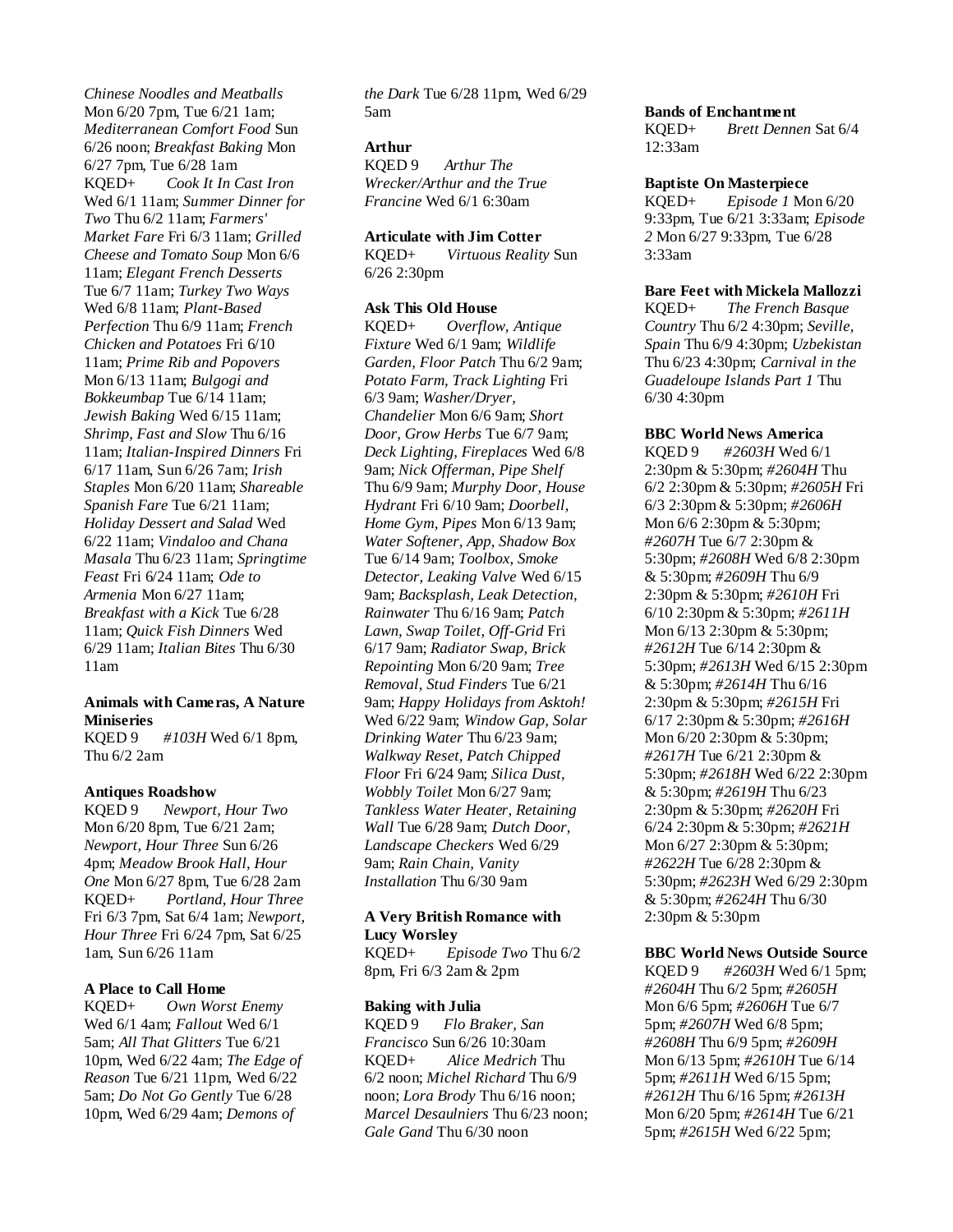*#2616H* Thu 6/23 5pm; *#2617H* Mon 6/27 5pm; *#2618H* Tue 6/28 5pm; *#2619H* Wed 6/29 5pm; *#2620H* Thu 6/30 5pm

### **BBC World News Today**

KQED 9 *#401H* Fri 6/3 5pm; *#402H* Fri 6/10 5pm; *#403H* Fri 6/17 5pm; *#404H* Fri 6/24 5pm

#### **Becoming Johanna**

KQED+ *#000H* Mon 6/27 5pm

### **Benise: Strings of Hope**

KQED 9 *#000A* Mon 6/6 1pm, Wed 6/8 8:30pm, Thu 6/9 2:30am KQED+ *#000A* Mon 6/6 10:30pm, Tue 6/7 4:30am, Sun 6/12 8pm, Mon 6/13 2am, Tue 6/14 3pm

### **Benjamin Franklin**

KQED+ *Join Or Die (1706- 1774)* Thu 6/9 7pm, Fri 6/10 1am, Sun 6/12 7am, Sun 6/26 9pm, Mon 6/27 3am; *An American (1775- 1790)* Thu 6/9 9:30pm, Fri 6/10 3:30am, Sun 6/12 9:30am

#### **Best of Sewing with Nancy**

KQED+ *Change Up Patchwork, Part 2* Mon 6/6 8am; *Change Up Patchwork, Part 3* Mon 6/13 8am; *Solving The Pattern Fitting Puzzle, Part 1* Mon 6/20 8am; *Solving The Pattern Fitting Puzzle, Part 2* Mon 6/27 8am

#### **Best of "The Joy of Painting"**

KQED 9 *Mountain Serenity* Sun 6/26 8am

# **Best of Trains Around North America**

KQED 9 *#000A* Sat 6/4 1pm, Wed 6/15 7pm, Thu 6/16 1am KQED+ *#000A* Sat 6/4 10pm, Sun 6/5 4am, Sun 6/12 6pm, Mon 6/13 mid & 3pm, Thu 6/16 7pm, Fri 6/17 1am, Sun 6/19 8am

**Big Band Years (My Music Presents)** KQED 9 Sun 6/5 10:30am, Sat 6/18 8am

#### **Blue Sky Metropolis**

KQED 9 *Wings* Wed 6/22 11pm, Thu 6/23 5am; *The Big Chill* Wed 6/29 11pm, Thu 6/30 5am

#### **Bookstour**

KQED 9 *#000H* Mon 6/20 11:30pm, Tue 6/21 5:30am

# **Born to Explore with Richard Wiese**

KQED+ *The Mighty Bears* Mon 6/6 5pm; *Dancing with the World* Mon 6/13 5pm; *Horse Power* Mon 6/20 5pm

### **Bringing It Home with Laura McIntosh**

KQED+ *Seafood from the Gulf* Mon 6/27 1pm

### **Broadchurch**

KQED 9 *Episode 1* Thu 6/23 9:30pm, Fri 6/24 3:30am; *Episode 2* Thu 6/23 10:30pm, Fri 6/24 4:30am; *Episode 3* Thu 6/30 9:30pm

# **Build A Better Memory Through Science**

KQED 9 *#000L* Sat 6/4 6am, Sun 6/5 8:30am

### **Burt Bacharach's Best (My Music Presents)**

KQED 9 *#000B* Sun 6/12 10:30pm, Mon 6/13 4:30am

# **Burt Wolf: Travels & Traditions**

KQED+ *Mapping Business In China* Thu 6/2 1:30pm; *Decisions* Thu 6/9 1:30pm

### **By Request: Best of Pledge**

KQED 9 *#000H* Sat 6/18 6pm, Sun 6/19 mid & 6pm, Mon 6/20 mid, Sat 6/25 6am & 1pm & 6pm, Sun 6/26 mid KQED+ *#000H* Sat 6/25 1:30pm & 6pm, Sun 6/26 mid

### **Call The Midwife**

KQED+ *Episode 3* Wed 6/1 1am; *Episode 4* Tue 6/21 7pm, Wed 6/22 1am; *Episode 5* Tue 6/28 7pm, Wed 6/29 1am

**Carpenters: Close to You (My Music Presents)**

KQED 9 *#000B* Thu 6/9 9pm, Fri 6/10 3am, Mon 6/13 8pm, Tue 6/14 2am KQED+ *#000B* Sat 6/18 1pm

**Cat in the Hat Knows A Lot About That!** KQED+ *Be Cool/ Elephant Walk* Wed 6/1 6:30am

### **Chasing The Moon: American Experience**

KQED+ *#3103* Thu 6/23 10pm, Fri 6/24 4am; *#3104* Thu 6/30 10pm

#### **Check, Please! Bay Area**

KQED 9 *#1705H Angelicas, Frisco Fried, Kinka Sushi* Thu 6/2 7:30pm, Fri 6/3 1:30am, Sat 6/4 noon, Mon 6/6 7:30pm, Tue 6/7 1:30am; *#1501H Mourad, Niku Steakhouse, Causwells* Thu 6/9 7:30pm, Fri 6/10 1:30am, Sat 6/11 noon; *#1502H PLaYT Restaurant & Bar, Xingones, Stonemill Match* Mon 6/13 7:30pm, Tue 6/14 1:30am; *#1503H Range Life, Royal Feast, Daughter Thai Kitchen* Thu 6/16 7:30pm, Fri 6/17 1:30am, Sat 6/18 noon; *#1504H Big Country Kitchen, Denica's Real Food Kitchen, Mama's Royal Cafe* Mon 6/20 7:30pm, Tue 6/21 1:30am; *#1505H Kura Revolving Sushi, Agrodolce Osteria, Burmatown* Thu 6/23 7:30pm, Fri 6/24 1:30am, Sat 6/25 noon, Sun 6/26 1pm; *#1506H Urban Putt, Lai Hong Lounge, Vesta* Mon 6/27 7:30pm, Tue 6/28 1:30am; *#1507H Mahila By Azalina's, Le Paradis, A Mano* Thu 6/30 7:30pm KQED+ *#1319H Marnee Thai Restaurant, The Cook and Her Farmer, Ristorante Milano* Wed 6/1 10:30am; *#1320H Maykadeh* 

*Restaurant, 1601 Bar & Kitchen, Poesia* Thu 6/2 10:30am; *#1402H Dad's Luncheonette, Marzano, East Bay Spice Company* Fri 6/3 10:30am; *#1403H Madcap, El Toreador, Juanita & Maude* Mon 6/6 10:30am; *#1705H Angelicas, Frisco Fried, Kinka Sushi* Tue 6/7 10:30am; *#1404H Z & Y Restaurant, Pausa, Souley Vegan* Wed 6/8 10:30am; *#1405H Thirsty Bear Brewing, Nick's Cove, Middle*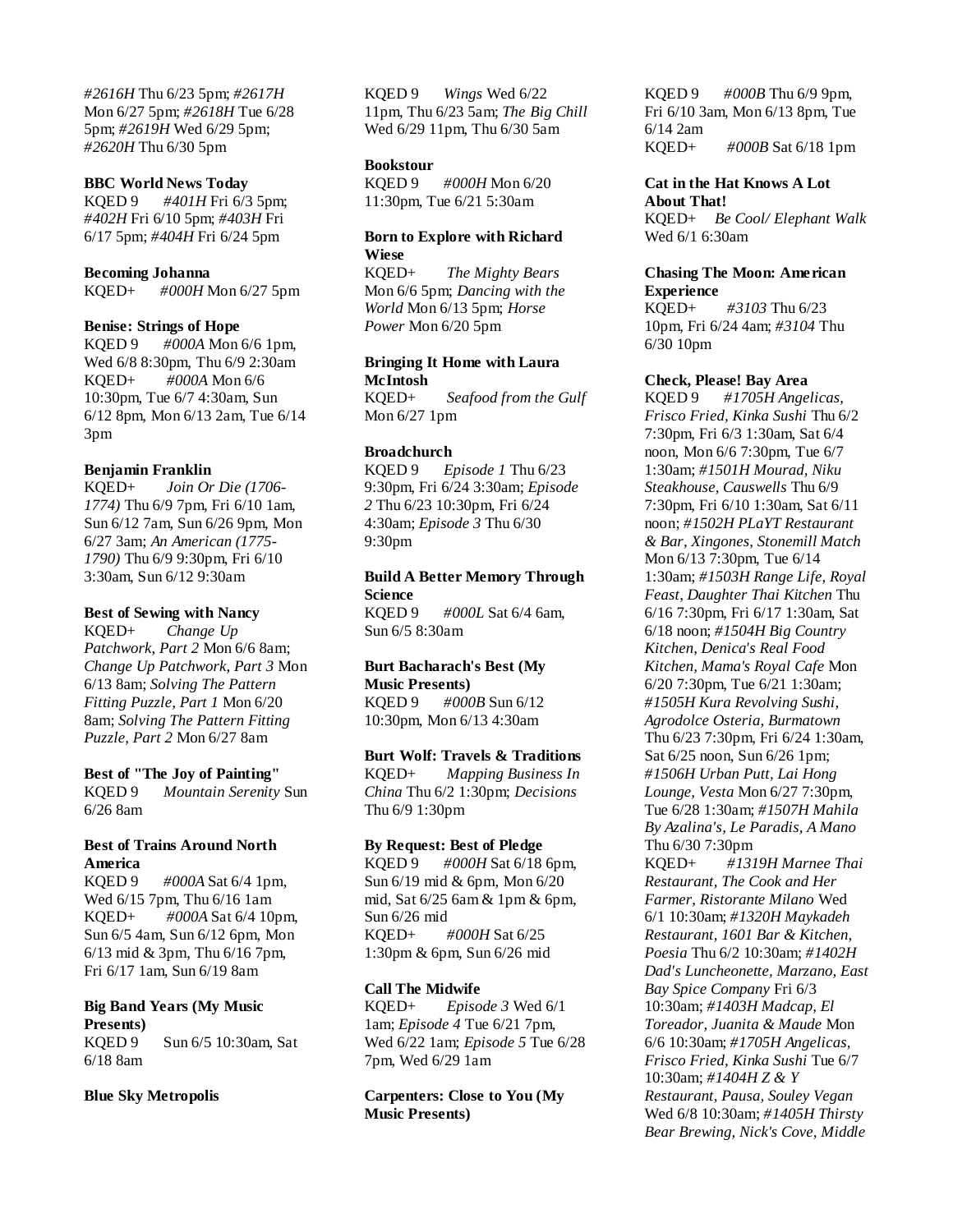*East Market* Thu 6/9 10:30am; *#1406H Trattoria Da Vittorio, Jin Sho, San Jalisco* Fri 6/10 10:30am; *#1407H The Butcher's Son, Sol Food, Al's Place* Mon 6/13 10:30am; *#1410H Shinmai, Asmara Restaurant, The Ice Cream Bar* Tue 6/14 10:30am; *#1411H Beretta, 7 Mile House, The Cheese Board Collective* Wed 6/15 10:30am; *#1412H Teleferic Barcelona, Sodini's Trattoria, Jubba Somali Restaurant* Thu 6/16 10:30am; *#1413H Roosevelt Tamale Parlor, Bravas Bar de Tapas, International Smoke* Fri 6/17 10:30am; *#1414H Guiso Latin Fusion, Rich Table, Nyum Bai* Mon 6/20 10:30am; *#1415H Bursa, The Italian Homemade Company, Rasa Contemporary Indian* Tue 6/21 10:30am; *#1416H Alamar Kitchen + Bar, Sabores Del Sur, Pearl 6101* Wed 6/22 10:30am; *#1417H Caffe La Scala, Paradiso, Capo's* Thu 6/23 10:30am; *#1418H Zazie, Nick's Next Door, Absinthe Brasserie & Bar* Fri 6/24 10:30am; *#1420H Taurinus Brazilian Steak House, Lolo, Alhamra Indian & Pakistani Restaurant* Mon 6/27 10:30am; *#1501H Mourad, Niku Steakhouse, Causwells* Tue 6/28 10:30am; *#1502H PLaYT Restaurant & Bar, Xingones, Stonemill Match* Wed 6/29 10:30am; *#1503H Range Life, Royal Feast, Daughter Thai Kitchen* Thu 6/30 10:30am

### **Chef's Life**

KQED+ *Turnips - The Greens* Mon 6/6 10am; *Chicken Lickin* Mon 6/13 10am; *Ramp-Ing Up to Spring* Mon 6/20 10am; *Eggs A Dozen Ways* Mon 6/27 10am

### **Christopher Kimball's Milk Street Television**

KQED 9 *Taste of Vietnam* Sun 6/26 11:30am; *Mexico City Favorites* Wed 6/29 1:30am KQED+ *Taipei Cooking Lesson* Tue 6/7 10am; *South African Bbq* Tue 6/14 10am; *Porchetta at Home* Tue 6/21 10am; *Tuesday Night Mediterranean* Sun 6/26 7:30am; *Chicken from Paris to the Middle East* Tue 6/28 10am

**Classical Stretch: By Essentrics** KQED+ *Connective Tissue* Wed 6/1 7:30am, Sun 6/5 6:30am; *Hip & Glute Flexibility* Thu 6/2 7:30am; *Stretch Your Spine* Fri 6/3 7:30am; *Feet Strengthening* Sat 6/4 6:30am; *Upper Body Pain Relief* Tue 6/7 7:30am, Sat 6/11 6:30am; *Balance* Wed 6/8 7:30am, Sun 6/12 6:30am; *Stomach Flattening* Thu 6/9 7:30am; *Shoulder Strengthening* Fri 6/10 7:30am; *Full Leg Toning* Tue 6/14 7:30am, Sat 6/18 6:30am; *Body Shaping* Wed 6/15 7:30am, Sun 6/19 6:30am; *Quad Flexibility* Thu 6/16 7:30am; *#1301H* Fri 6/17 7:30am; *#1302H* Tue 6/21 7:30am, Sat 6/25 6:30am; *#1303H* Wed 6/22 7:30am, Sun 6/26 6:30am; *#1304H* Thu 6/23 7:30am; *#1305H* Fri 6/24 7:30am; *#1306H* Tue 6/28 7:30am; *#1307H* Wed 6/29 7:30am; *#1308H* Thu 6/30 7:30am

### **Classical Tahoe**

KQED+ *#101H* Thu 6/23 7pm, Fri 6/24 1am, Sun 6/26 10am; *#102H* Thu 6/30 7pm

### **Clifford The Big Red Dog**

KQED 9 *The Dog Who Cried Bark!/Fort Box* Wed 6/1 12:30pm

### **Coming Out: A 50 Year History**

KQED 9 *#000H* Tue 6/28 11pm, Wed 6/29 5am KQED+ *#000H* Mon 6/20 3pm

## **Concert for George**

KQED 9 *#000B* Wed 6/8 10pm, Thu 6/9 4am, Thu 6/16 8pm, Fri 6/17 2am

# **Confucius Was A Foodie**

KQED+ *Confucius and the Origin of Food Philosophy* Fri 6/3 1pm; *Celebrations, Ceremonies and the Dumpling* Fri 6/10 1pm; *Noodles: Long for Life, Food of Legends* Fri 6/17 1pm; *The Big Picture* Fri 6/24 1pm

#### **Cook's Country**

KQED 9 *Italian-American Comforts* Sun 6/26 12:30pm KQED+ *Beef, Dressed Up* Wed 6/1 11:30am; *Regional Italian*  *American Favorites* Thu 6/2 11:30am; *Aloha State Favorites* Fri 6/3 11:30am; *Chicken and Cornbread* Mon 6/6 11:30am; *The Perfect Cake* Tue 6/7 11:30am; *Roast Beef and Potatoes* Wed 6/8 11:30am; *Pork and Pie* Thu 6/9 11:30am; *Holiday Feast* Fri 6/10 11:30am; *A Trip to the Big Easy* Mon 6/13 11:30am; *Comfort Food Done Right* Tue 6/14 11:30am; *Regional Seafood Specialties* Wed 6/15 11:30am; *Taste of Summer* Thu 6/16 11:30am; *Beef Kebabs and Cheese Bread* Fri 6/17 11:30am; *Grilled Chicken, Two Ways* Mon 6/20 11:30am; *Tacos Two Ways* Tue 6/21 11:30am; *Bread, Cheese and Meat Can't Be Beat* Wed 6/22 11:30am; *Herbaceous Chicken and Potatoes* Thu 6/23 11:30am; *Italian Comfort Food* Fri 6/24 11:30am; *Chicken and Biscuits* Mon 6/27 11:30am; *Pennsylvania Dutch Country* Tue 6/28 11:30am; *Motor City Favorites* Wed 6/29 11:30am; *Never Enough Chocolate* Thu 6/30 11:30am

#### **Craftsman's Legacy**

KQED+ *The Quilter* Tue 6/7 9:30am; *The Shoemakers* Tue 6/14 9:30am; *The Bicycle Maker* Tue 6/21 9:30am; *The Furnituremaker* Tue 6/28 9:30am

#### **Crossing South**

KQED+ *Food Garden & Tequila* Thu 6/2 5pm; *Tequila Town* Thu 6/9 5pm; *Liga Mx Xolos Soccer* Thu 6/16 5pm; *Taco Tour* Thu 6/23 5pm; *Fausto Polanco* Thu 6/30 5pm

#### **Curious George**

KQED 9 *For Your Ice Only/George and the Unforgettable Father's Day* Wed 6/1 9am; *Twain A Fence and a Hard Place/Loafing Around* Sun 6/26 6am

### **Curious Traveler**

KQED+ *Curious Glasgow* Thu 6/2 1pm; *Curious Williamsburg* Thu 6/9 1pm; *Curious Quebec City* Thu 6/16 1pm; *England's Curious Great West Way* Thu 6/23 1pm; *Curious Brussels* Thu 6/30 1pm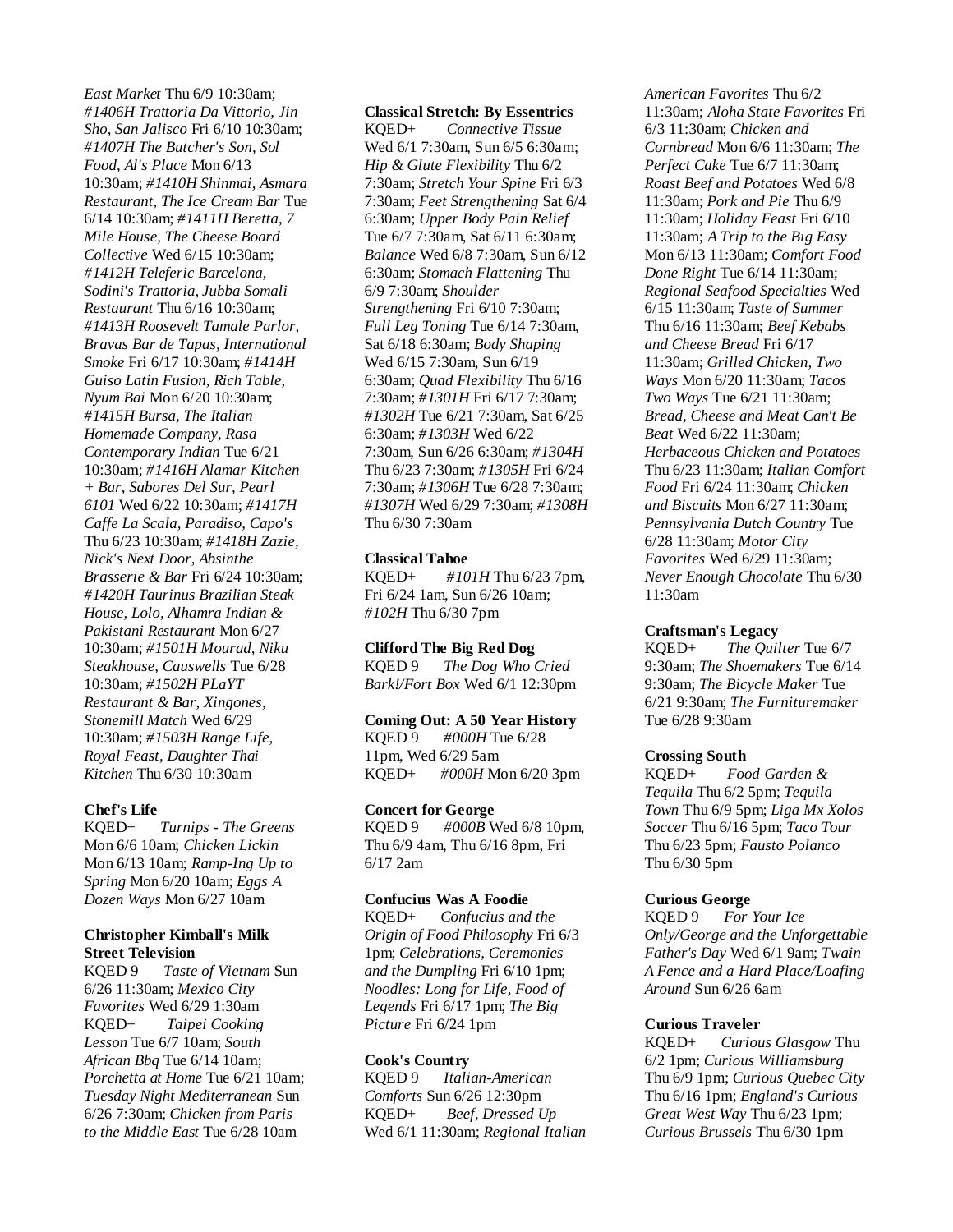# **Daniel Tiger's Neighborhood**

KQED 9 *Disappointed at the Pool/Disappointed at the Farm* Wed 6/1 9:30am; *Daniel Waits For Show And Tell/A Night Out At The Restaurant* Wed 6/1 2pm; *Jodi's Asthma/Daniel and Max Play at the Playground* Sun 6/26 6:30am

# **Daniel Tiger's Neighborhood: Daniel Visits a New Neighborhood**

KQED 9 *#000H* Mon 6/20 9:30am, Wed 6/22 9am, Fri 6/24 9:30am

# **David Bowie: Serious Moonlight**

KQED 9 *#000B* Mon 6/6 10:30pm, Tue 6/7 4:30am KQED+ *#000B* Sun 6/5 10:30pm, Mon 6/6 4:30am, Sat 6/18 4:30pm

# **David Holt's State of Music**

KQED 9 *Cathy Fink and Marcy Marxer, Paul Brown and Terri McMurray* Mon 6/27 mid; *Jontavious Willis* Mon 6/27 12:30am KQED+ *Bryan Sutton and Rhiannon Giddens* Sat 6/11 12:30am; *Josh Goforth and the Branchettes* Sat 6/18 12:30am; *Bruce Molsky and Balsam Range* Sat 6/25 12:30am

### **Death In Paradise**

KQED+ *Episode 5* Wed 6/1 9:33pm, Thu 6/2 3:33am; *Episode 6* Wed 6/22 9:33pm, Thu 6/23 3:33am; *Episode 7* Wed 6/29 9:33pm, Thu 6/30 3:33am

# **Deepak Chopra: Your Path to Enlightenment**

KQED 9 *#000L* Sun 6/12 10am, Tue 6/14 10pm, Wed 6/15 4am, Sat 6/18 6am

# **Dinosaur Train**

KQED 9 *Beating The Heat / Flowers for Mom* Wed 6/1 noon

## **Dishing with Julia Child**

KQED+ *The Potato Show* Wed 6/1 1pm; *To Roast A Chicken* Wed 6/8 1pm

# **Donkey Hodie**

KQED 9 *Best Friends Day/Silly Sticky Situation* Wed 6/1 10am & 1:30pm; *The Golden Crunchdoodles/Walking Stick Blues* Sun 6/26 7am

### **Don Quixote In Newark**

KQED+ *#000H* Sun 6/26 6pm, Mon 6/27 mid

# **Earthquake! Get Ready**

KQED 9 *#000B* Sat 6/4 3pm, Sat 6/11 6pm, Sun 6/12 mid & noon, Mon 6/13 2pm KQED+ *#000B* Fri 6/10 4:30pm, Sun 6/12 3pm, Sat 6/18 12:30pm

### **Eat Your Medicine: The Pegan Diet with Mark Hyman, MD**

KQED 9 *#000B* Sun 6/5 10pm, Mon 6/6 4am, Sat 6/11 10am, Sun 6/12 6pm, Mon 6/13 mid, Fri 6/17 10pm, Sat 6/18 4am KQED+ *#000B* Sat 6/4 3:30pm, Sun 6/5 7am, Sat 6/18 9am

# **Ed Slott's Retirement Freedom!**

KQED 9 *#000L* Sat 6/4 8am KQED+ *#000L* Sun 6/5 9am, Sat 6/18 7am

# **Elinor Wonders Why**

KQED 9 *A Moth Mystery/Just Peachy* Wed 6/1 10:30am; *The Tomato Drop/Look What I Can Do* Sun 6/26 7:30am

# **Ellie's Real Good Food**

KQED+ *Unboring Salads* Fri 6/3 12:30pm; *One Basket, One Week, Zero Waste* Fri 6/10 12:30pm; *Great Grains* Fri 6/17 12:30pm; *Desserts with Benefits* Fri 6/24 12:30pm

### **Endeavour On Masterpiece**

KQED 9 *Season 8: Striker* Sun 6/19 9pm, Mon 6/20 3am; *Season 8: Scherzo* Sun 6/26 9pm, Mon 6/27 3am

# **Endeavour: The Evolution**

KQED 9 *#000B* Fri 6/10 1pm, Sun 6/12 9pm, Mon 6/13 3am, Thu 6/16 1pm KQED+ *#000B* Wed 6/8 9:30pm, Thu 6/9 3:30am

### **Essential Pepin**

KQED 9 *Sweet Endings* Thu 6/2 7pm, Fri 6/3 1am; *Ocean Options* Thu 6/9 7pm, Fri 6/10 1am; *Fowl Play* Thu 6/16 7pm, Fri 6/17 1am KQED+ *Cattle Call* Wed 6/1 noon; *Fruit Fete* Wed 6/8 noon; *Vegetable Bounty* Wed 6/15 noon; *Family Favorites* Wed 6/22 noon; *All Puffed Up* Wed 6/29 noon

## **Expect A Miracle**

KQED+ *#000H* Thu 6/16 2pm

### **Family Ingredients**

KQED 9 *Japan- Miso Soup* Wed 6/1 1:30am; *Puerto Rico-Arroz Con Gandule* Tue 6/21 7:30pm, Wed 6/22 1:30am

## **Farmer and the Foodie**

KQED+ *Black Soil Ky - Silver Springs Winery; Miller Ho* Mon 6/6 1pm; *Jeptha Creed Distillery* Mon 6/13 1pm; *Dairy - Jd Country Milk; Louisville Cream* Mon 6/20 1pm

## **Father Brown**

KQED+ *The Final Devotion* Mon 6/20 8pm, Tue 6/21 2am & 2pm; *The New Order* Mon 6/27 8pm, Tue 6/28 2am & 2pm

# **Field Trip with Curtis Stone**

KQED 9 *Hawai'i* Sun 6/26 2:30pm

### **Finding Your Roots**

KQED 9 *Dreaming of a New Land* Wed 6/1 2am; *Homecomings* Tue 6/21 8pm, Wed 6/22 2am; *Hard Times* Tue 6/28 8pm, Wed 6/29 2am KQED+ *War Stories* Wed 6/1 7pm, Thu 6/2 1am; *Flight* Wed 6/22 7pm, Thu 6/23 1am; *Criminal Kind* Sun 6/26 8pm, Mon 6/27 2am; *Breaking Silences* Wed 6/29 7pm, Thu 6/30 1am

## **Firing Line with Margaret Hoover**

KQED 9 *#549H* Fri 6/3 11:30pm, Sat 6/4 5:30am; *#552H* Fri 6/24 11:30pm, Sat 6/25 5:30am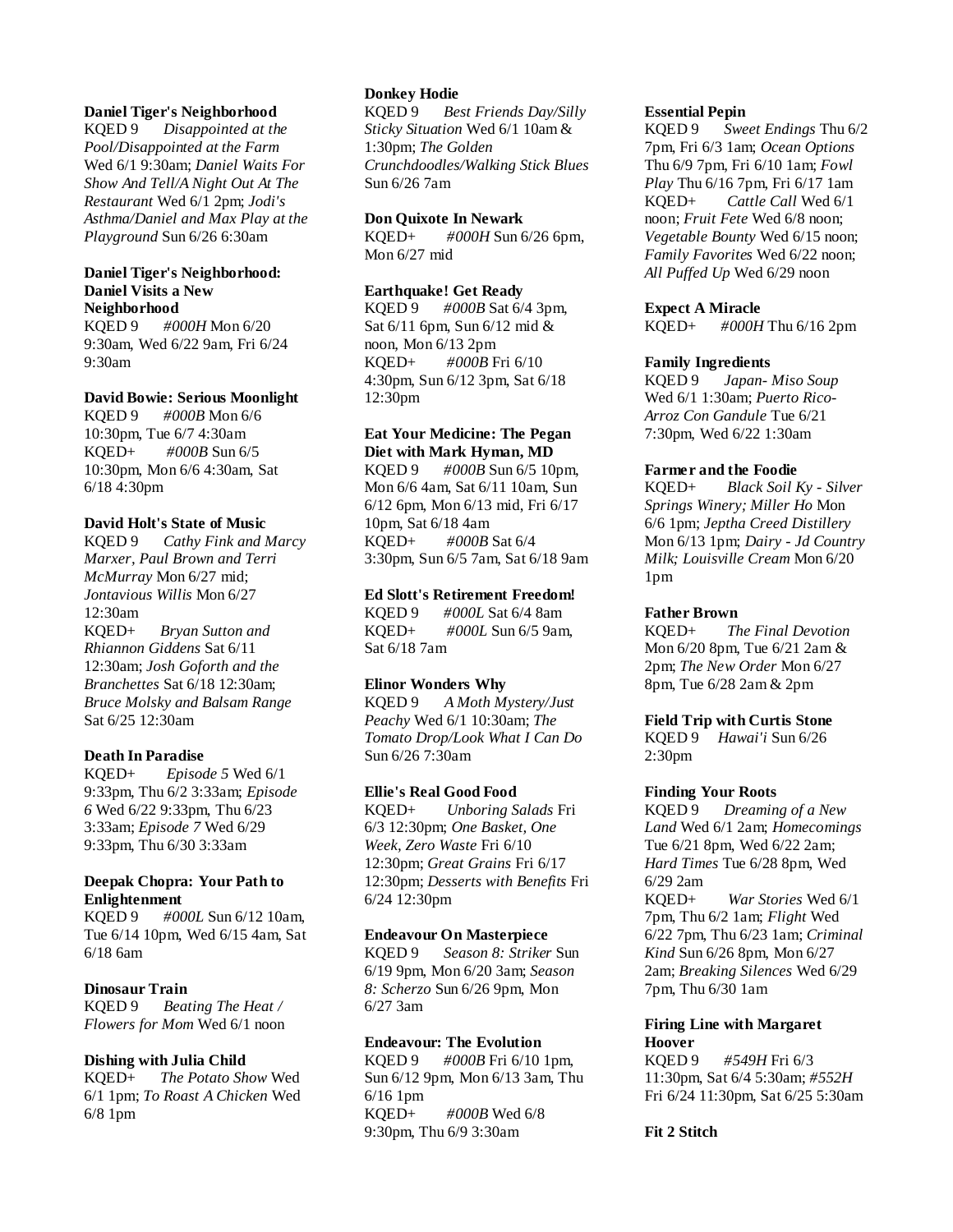KQED+ *Diane Von Frustenberg The Classic Wrap Dress* Wed 6/1 8am; *Guest Designer - Guest from Stanley Korshak - Julie Cohn* Wed 6/8 8am; *Guest Designer - Sai Sankoh from Dallas, TX* Wed 6/15 8am; *Veronica Beard / Donna Karan* Wed 6/22 8am; *Chanel History and Construction of the famous Chanel Jacket* Wed 6/29 8am

# **Fons & Porter's Love of Quilting**

KQED+ *Snail's Trail* Tue 6/7 8am; *Pops of Poinsettia* Tue 6/14 8am; *Sharing Traditions* Tue 6/21 8am; *Mother's Choice* Tue 6/28 8am

### **Food Flirts**

KQED+ *Burger Meets Dosa* Wed 6/1 12:30pm; *Pastrami Meets Ramen* Wed 6/8 12:30pm; *Cape Cod Road-Trip* Wed 6/15 12:30pm; *Thailand Meets Tres Leches* Wed 6/22 12:30pm; *Pretzel Meets Chocolate* Wed 6/29 12:30pm

### **Frankie Drake Mysteries**

KQED+ *A Sunshine State of Mind* Mon 6/20 8:48pm, Tue 6/21 2:48am & 3pm; *Scavenger Hunt* Mon 6/27 8:47pm, Tue 6/28 2:47am & 3pm

### **From Sea to Shining Sea**

KQED 9 *#000B* Sat 6/11 2pm

#### **Frontline**

KQED 9 *Police On Trial* Wed 6/1 4am

### **Gardenfit**

KQED+ *Three Sisters and a Brother* Fri 6/3 8:30am; *The Wild Wild West* Tue 6/7 8:30am, Fri 6/10 8:30am; *One Vision - Two Coasts* Tue 6/14 8:30am, Fri 6/17 8:30am

# **GardenSmart**

KQED+ *Old and New Plants* Fri 6/24 8:30am

**Go Figure: The Randy Gardner Story** KQED+ *#000H* Wed 6/15 2pm

#### **Grantchester On Masterpiece**

KQED+ *Season 6, Episode 1* Wed 6/1 10:30pm, Thu 6/2 4:30am; *Season 6, Episode 2* Wed 6/1 11:25pm; *Season 6, Episode 3* Wed 6/22 10:30pm, Thu 6/23 4:30am; *Season 6, Episode 4* Wed 6/22 11:25pm; *Season 6, Episode 5* Wed 6/29 10:30pm, Thu 6/30 4:30am; *Season 6, Episode 6* Wed 6/29 11:25pm

#### **Great Performances Andrea Bocelli Live in Central Park**

KQED 9 *#000(* Sat 6/4 6pm, Sun 6/5 mid, Sun 6/12 7am, Tue 6/14 7pm, Wed 6/15 1am, Sat 6/18 2:30pm KQED+ *#000A* Tue 6/7 7pm, Wed 6/8 1am, Sat 6/11 7:30pm,

Sun 6/12 1:30am & noon

# **Great Performances at the Met**

KQED+ *Rigoletto* Sun 6/26 noon

# **Growing A Greener World**

KQED+ *Expanding Your Food Garden By Growing Fruit* Thu 6/2 8:30am; *Container Gardening Anywhere: What to Know Before You Grow* Thu 6/9 8:30am; *Creating Paradise Through a Shared Passion for Gardening* Thu 6/16 8:30am; *Making More Plants By Propagating Your Garden* Thu 6/23 8:30am; *Gardening to Feed Our Souls and Nourish Our Neighbors* Thu 6/30 8:30am

#### **Gzero World with Ian Bremmer**

KQED+ *#448H* Thu 6/2 12:30am; *#449H* Thu 6/9 mid; *#450H* Thu 6/16 mid; *#451H* Thu 6/23 12:30am; *#452H* Thu 6/30 12:30am

# **Hamish Macbeth**

KQED+ *The Great Lochdubh Salt Robbery* Fri 6/24 8:50pm, Sat 6/25 2:50am, Mon 6/27 3pm & 7pm, Tue 6/28 1am

# **Henry Louis Gates, Jr. - Uncovering America**

KQED+ *#000B* Sun 6/19 8:30pm, Mon 6/20 2:30am

#### **Hero Elementary**

KQED 9 *Toadal Confusion / Hero Hideaway* Wed 6/1 8am

#### **Hiding In Plain Sight**

KQED 9 *The Storm* Mon 6/27 9pm, Tue 6/28 3am; *#102H* Tue 6/28 9pm, Wed 6/29 3am

#### **Hotel Portofino**

KQED 9 *First Impressions* Sun 6/19 8pm, Mon 6/20 2am; *Lessons* Sun 6/26 8pm, Mon 6/27 2am

#### **How She Rolls**

KQED+ *How She Rolls* Mon 6/20 1:30pm; *Biscuits Rising.... In Charlotte* Mon 6/27 1:30pm

### **How The Victorians Built Britain**

KQED+ *How Britain Got Moving* Mon 6/6 5:30pm; *Saving The Nation's Health* Mon 6/13 5:30pm; *Making of the Modern Home* Mon 6/20 5:30pm; *The Birth of the Machines* Mon 6/27 5:30pm

#### **Indian Doctor**

KQED+ *Young Hearts* Wed 6/1 2am & 2pm; *The Van* Tue 6/21 8pm, Wed 6/22 2am & 2pm; *The Fete* Tue 6/28 8pm, Wed 6/29 2am & 2pm

**Inside The Court of Henry VIII** KQED+ *#000H* Thu 6/2 7pm, Fri 6/3 1am

#### **Inside The Savoy**

KQED+ *#000H* Thu 6/23 8:45pm, Fri 6/24 2:45am & 3pm

### **In The Americas with David Yetman**

KQED+ *Brazil's Pantanal: Wetlands and Wildlife* Wed 6/1 4pm; *Pororoca: Brazil's Famous Wave* Wed 6/22 4pm; *Baracoa: Cuba's Outpost on the Atlantic* Wed 6/29 4pm

#### **Ireland with Michael**

KQED+ *It's A Long Way from Here to Clare* Mon 6/20 4pm; *Slaney Valley* Mon 6/27 4pm

**Italy Made with Love** KQED 9 *#000B* Sat 6/4 10am

### **It's A Match**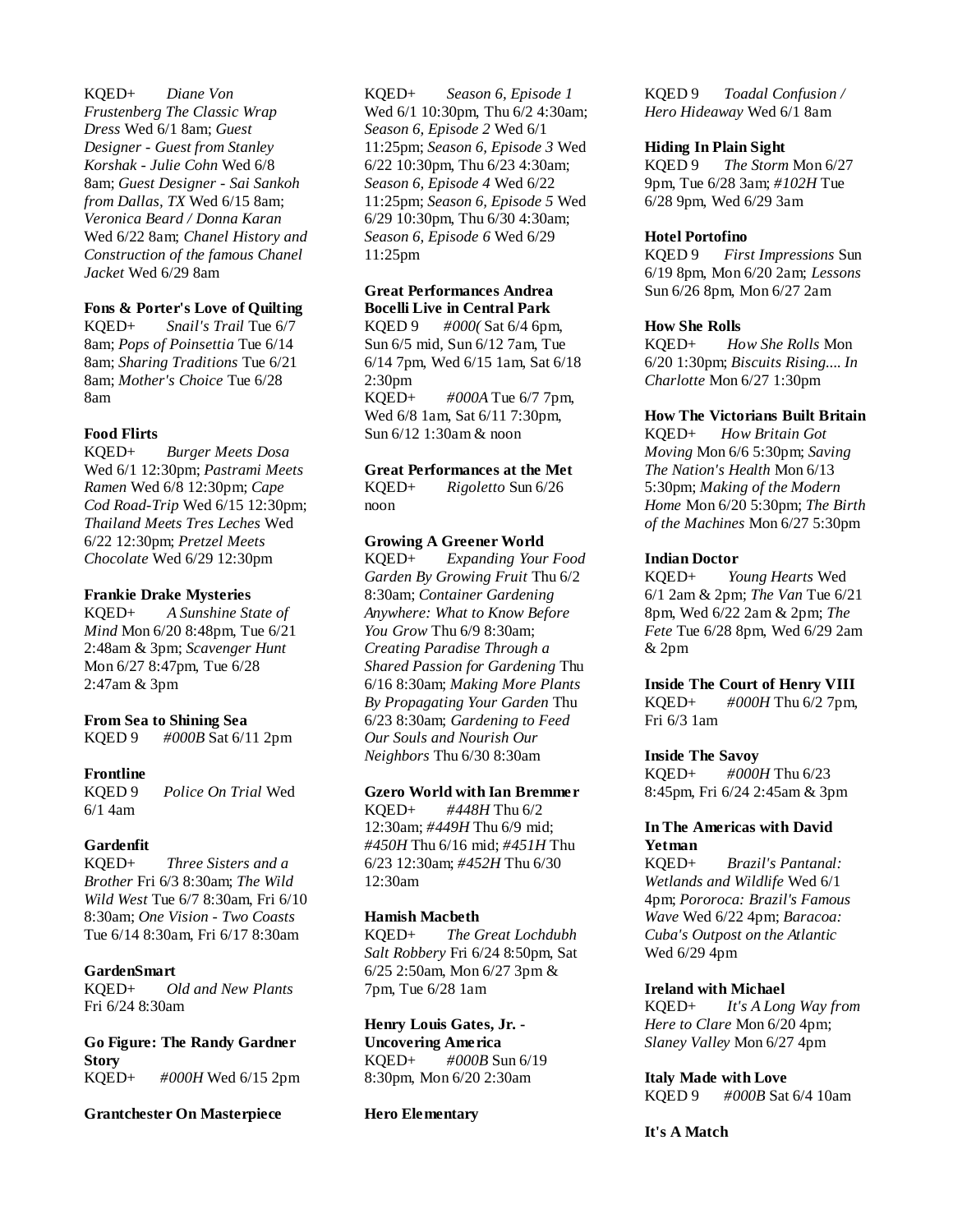KQED 9 *#000H* Mon 6/20 9pm, Tue 6/21 3am

### **It's Sew Easy**

KQED+ *Cuddle Up* Thu 6/2 8am; *Season Transitions* Thu 6/9 8am; *Spring Spruce Up* Thu 6/16 8am; *Seasonal Upcycle* Thu 6/23 8am; *Travel* Thu 6/30 8am

### **Jacques Pepin: Heart & Soul**

KQED 9 *Fete Des Boules* Thu 6/23 7pm, Fri 6/24 1am; *Gloria's Favorites* Sun 6/26 9:30am; *All in the Family* Thu 6/30 7pm

### **Jamestown**

KQED+ *Episode Five* Mon 6/20 10:35pm, Tue 6/21 4:35am; *Episode Six* Mon 6/27 10:35pm, Tue 6/28 4:35am

# **Joanne Weir's Plates and Places**

KQED+ *Take Me to Spain* Thu 6/2 10am; *Tomatoes Two-Ways* Thu 6/9 10am; *October Fest* Thu 6/16 10am; *Wine Cellar and Prosciutto* Thu 6/23 10am; *Very Viennese* Sun 6/26 9am; *You Say Potato* Thu 6/30 10am

# **Jon Stewart: The Mark Twain Prize**

KQED 9 *#000H* Tue 6/21 9pm, Wed 6/22 3am

#### **Joseph Rosendo's Travelscope**

KQED+ *Bhutan - Part 1 - Gross National Happiness* Wed 6/1 5pm; *Zermatt, Switzerland - Under the Shadow of the Matterhorn* Sat 6/4 5:30am; *Bhutan - Part 2 - Land of the Thunder Dragon* Wed 6/8 5pm; *A San Antonio Christmas* Wed 6/15 5pm; *Taiwan Lantern Festival* Wed 6/22 5pm; *Taiwan - Iron Pathways to Adventure - Part 1* Wed 6/29 5pm

### **Josh Groban: An Evening of Harmony**

KQED 9 *#000(* Sat 6/4 9pm, Sun 6/5 3am, Wed 6/8 1pm, Sat 6/11 6:30pm, Sun 6/12 12:30am KQED+ *#000A* Sun 6/5 7:30pm, Mon 6/6 1:30am, Tue 6/7 3pm, Wed 6/15 8:30pm, Thu 6/16 2:30am, Sat 6/18 8pm, Sun 6/19 2am

### **J Schwanke's Life In Bloom**

KQED+ *Birds of a Feather* Wed 6/1 8:30am; *Simply Flowers* Wed 6/8 8:30am; *Hooray for Hydrangeas* Wed 6/15 8:30am; *What Goes Around* Wed 6/22 8:30am; *Tropical Bloom* Wed 6/29 8:30am

# **Ken Burns: America's Storyteller**

KQED+ *#101B* Mon 6/6 7pm, Tue 6/7 1am, Fri 6/17 3pm

**Ken Burns: The Civil War** KQED 9 *#000B* Sun 6/19 9am

# **Kevin Belton's Cookin' Louisiana**

KQED 9 *#120H* Wed 6/1 7:30pm, Thu 6/2 1:30am; *#121H* Wed 6/22 7:30pm, Thu 6/23 1:30am; *#126H* Sun 6/26 2pm; *#122H* Wed 6/29 7:30pm, Thu 6/30 1:30am KQED+ *#123H* Tue 6/7 12:30pm; *#124H* Tue 6/14 12:30pm; *#125H* Tue 6/21 12:30pm; *#126H* Tue 6/28 12:30pm

#### **Kevin Belton's New Orleans Celebrations**

KQED+ *Vieux Carre Salute* Sun 6/26 8am

### **KQED NEWSROOM**

KQED 9 *#935H* Fri 6/3 7pm, Sat 6/4 1am, Sun 6/5 5pm; *#936H* Fri 6/10 7pm, Sat 6/11 1am, Sun 6/12 5pm; *#937H* Fri 6/17 7pm, Sat 6/18 1am, Sun 6/19 5pm; *#938H* Fri 6/24 7pm, Sat 6/25 1am, Sun 6/26 5pm

## **L.A.: A Queer History**

KQED 9 *Culture & Criminalization* Sun 6/26 6pm

#### **Laura Flanders Show**

KQED+ *#309H* Wed 6/1 mid; *#310H* Wed 6/8 mid; *#311H* Wed 6/15 mid; *#312H* Wed 6/22 mid; *#313H* Wed 6/29 mid

#### **Lavender Scare**

KQED 9 *#000H* Fri 6/3 10:30pm, Sat 6/4 4:30am

**Les Miserables 25th Anniversary Concert at the O2**

KQED 9 *#000B* Sun 6/5 6pm, Mon 6/6 mid KQED+ *#000B* Sat 6/4 6pm, Sun 6/5 mid, Fri 6/10 7pm, Sat 6/11 1am & 7am

#### **Les Stroud's Beyond Survival**

KQED+ *The Hewa and the Hidden Secret Ceremony Part 2* Tue 6/7 12:30am; *The Seed Ceremony Part 1* Tue 6/14 12:30am; *The Seed Ceremony Part 2* Tue 6/21 12:30am; *Survivors of the Future Part 1* Tue 6/28 12:30am

### **Les Stroud's Wild Harvest**

KQED+ *Foraged Plants from Europe* Wed 6/1 10am; *Spring Beauty & Catnip* Wed 6/8 10am; *Rainbows & Fiddleheads* Wed 6/15 10am; *Sitka Spruce* Wed 6/22 10am; *Maple & Milkweed* Wed 6/29 10am

# **Lidia's Kitchen**

KQED 9 *An Italian Lunchbox* Wed 6/1 7pm, Thu 6/2 1am, Sat 6/4 12:30pm; *Go-To Cravings* Sat 6/11 12:30pm, Wed 6/22 7pm, Thu 6/23 1am; *Dress Up Dinner* Sat 6/18 12:30pm, Wed 6/29 7pm, Thu 6/30 1am; *Breakfast at Lidia's* Sat 6/25 12:30pm; *Southern Italian Favorites* Sun 6/26 9am KQED+ *#822H* Thu 6/2 12:30pm; *#823H* Thu 6/9 12:30pm; *#824H* Thu 6/16 12:30pm; *#825H* Thu 6/23 12:30pm; *#826H* Thu 6/30 12:30pm

**Line of Separation** KQED+ *#206H* Fri 6/3 11:20pm

# **Lines Broken: The Story of Marion Motley** KQED 9 *#000H* Thu 6/23

11:30pm, Fri 6/24 5:30am

**Little Feat - Celebrating Waiting for Columbus at the Ryman** KQED 9 *#000B* Sat 6/4 3:30pm

**Lives Well Lived** KQED+ *#000H* Sun 6/26 4pm

**Longevity Paradox with Steven Gundry, MD**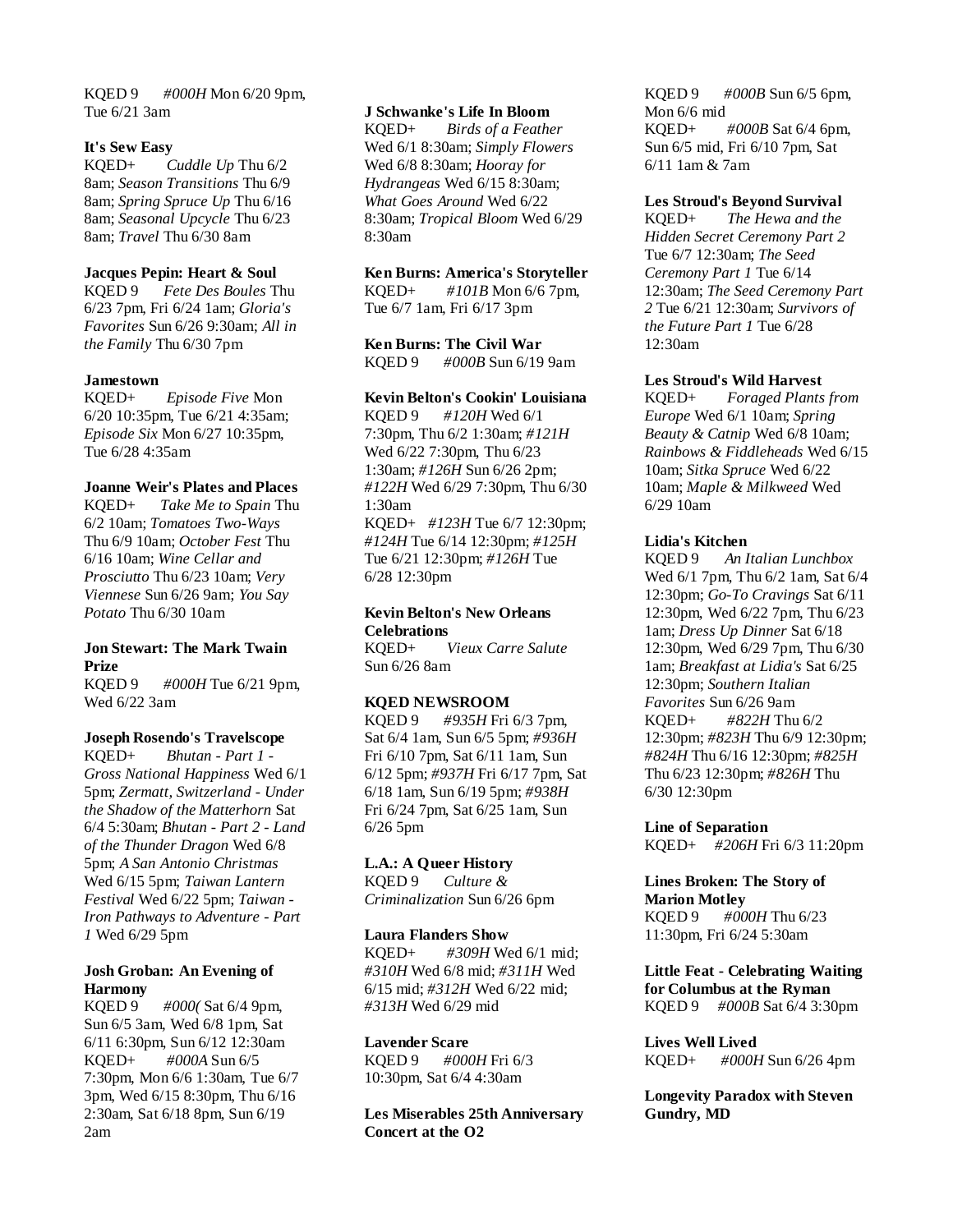KQED 9 *#000B* Thu 6/9 10:30pm, Fri 6/10 4:30am, Sat 6/11 8:30am KQED+ *#000B* Sat 6/4 9am, Sat 6/18 11am

### **Lucky Chow**

KQED 9 *Curators* Wed 6/1 1am; *Comfort* Tue 6/21 7pm, Wed 6/22 1am KQED+ *Filipino Entrepreneurs* Wed 6/1 1:30pm; *Bay Area's Pacific Rim Cuisine* Wed 6/8 1:30pm; *Chinatown, Reimagined* Wed 6/15 1:30pm; *Trending Japanese* Wed 6/22 1:30pm; *Asian Farm to Table* Wed 6/29 1:30pm

# **Magic Moments: The Best of 50s Pop (My Music Presents)**

KQED 9 *#000B* Mon 6/6 8pm, Tue 6/7 2am, Sat 6/11 6am, Sun 6/12 12:30pm, Wed 6/15 9pm, Thu 6/16 3am

### **Man Who Destroyed Oscar Wilde** KQED+ *#000H* Thu 6/30 9pm

**Margaret: The Rebel Princess** KQED+ *Part One* Fri 6/10 5:30pm; *Part Two* Fri 6/17 5:30pm

### **Mary Berry's Absolute Favourites**

KQED 9 *The Herb Garden* Fri 6/3 8:30pm, Sat 6/4 2:30am; *The Farmers' Market* Fri 6/24 8:30pm, Sat 6/25 2:30am

**Mary Berry's Country House Secrets** KQED 9 *Powderham Castle* Sun 6/26 7pm, Mon 6/27 1am

**McCarthy: American Experience** KQED+ *#3107* Thu 6/2 10pm, Fri 6/3 4am

**Melissa Etheridge: This Is M.E. Live In LA** KQED 9 *#000B* Sat 6/11 10pm, Sun 6/12 4am

### **Midsomer Murders**

KQED+ *The Ghost of Causton Abbey, Part 1* Wed 6/1 8pm, Thu 6/2 2am & 2pm; *The Ghost of* 

*Causton Abbey, Part 2* Wed 6/1 8:45pm, Thu 6/2 2:45am & 2:46pm; *Death of the Small Coppers, Part 1* Wed 6/22 8pm, Thu 6/23 2am & 2pm; *Death of the Small Coppers, Part 2* Wed 6/22 8:42pm, Thu 6/23 2:42am & 2:42pm; *Drawing Dead, Part 1* Wed 6/29 8pm, Thu 6/30 2am & 2pm; *Drawing Dead, Part 2* Wed 6/29 8:44pm, Thu 6/30 2:44am & 2:45pm

# **Miriam and Alan: Lost In Scotland**

KQED+ *#101H* Thu 6/23 8pm, Fri 6/24 2am & 2pm & 9:42pm, Sat 6/25 3:42am; *#102H* Thu 6/30 8pm

### **Molly of Denali**

KQED 9 *Climb Every Mountain/Happy Trails* Wed 6/1 7am

**Moving San Francisco** KQED 9 *#000B* Tue 6/7 1pm

**Mr. Tornado: American Experience** KQED 9 *#3208* Wed 6/1 3am

# **Nature**

KQED 9 *Sharks of Hawaii* Wed 6/22 8pm, Thu 6/23 2am; *The Whale Detective* Wed 6/29 8pm, Thu 6/30 2am

### **New Scandinavian Cooking**

KQED+ *A Journey to the North* Tue 6/7 noon; *Eat Like The Vikings* Tue 6/14 noon; *Northern Sea Passage* Tue 6/21 noon; *Food for a Polar Expedition* Tue 6/28 noon

### **Nova**

KQED 9 *Touching The Asteroid* Wed 6/1 9pm, Thu 6/2 3am; *Great Escape at Dunkirk* Wed 6/1 10pm, Thu 6/2 4am; *Look Who's Driving* Wed 6/22 9pm, Thu 6/23 3am; *Great Electric Airplane Race* Wed 6/29 9pm, Thu 6/30 3am KQED+ *Dog Tales* Sat 6/4 2pm, Fri 6/10 3pm

**Out In Rural America** KQED+ *#000H* Sun 6/26 5pm

## **Overcoming Anxiety, Depression, Trauma, and Grief with Daniel Amen MD and Tana A**

KQED 9 *#000B* Fri 6/10 8pm, Sat 6/11 2am KQED+ *#000B* Sat 6/4 10:30am

### **Overheard with Evan Smith**

KQED+ *Tommy Orange, Author* Thu 6/9 12:30am; *Isabella Rossellini, Actress* Thu 6/16 12:30am

### **Pacific Heartbeat**

KQED+ *Te Kuhane O Te Tupuna (The Spirit of the Ancestors)* Thu 6/2 5:30pm; *Anote's Ark* Thu 6/9 5:30pm; *Power Meri* Thu 6/16 5:30pm; *Born This Way: Awa's Story and the Rogers* Thu 6/23 5:30pm; *The Australian Dream* Thu 6/30 5:30pm

# **P. Allen Smith's Garden Home**

KQED+ *Melting Potluck* Mon 6/6 8:30am; *No Passport Necessary* Mon 6/13 8:30am; *Super Foods; Super Recipes* Mon 6/20 8:30am; *Leaders in the Field* Mon 6/27 8:30am

### **Passion Italy**

KQED+ *Molise* Sun 6/26 8:30am

**Patient No More**

KQED+ *#000H* Fri 6/3 5:30pm

### **Pati's Mexican Table**

KQED 9 *Surfside Eats* Sun 6/26 10am; *Food Meets Art* Wed 6/29 1am KQED+ *Cancun: We Meet Again* Mon 6/6 noon; *Turkey Day* Mon 6/13 noon; *Alan Goes to College* Mon 6/20 noon; *Jose Andres Takes Over* Mon 6/27 noon

**Paul Anka: His Hits and a Tribute to Frank Sinatra** KQED 9 *#000B* Mon 6/13 9:30pm, Tue 6/14 3:30am

### **Pavlo: Live In Santorini**

KQED+ *#000A* Mon 6/6 9pm, Tue 6/7 3am, Sun 6/12 9:30pm, Mon 6/13 3:30am, Wed 6/15 3pm

### **PBS NewsHour**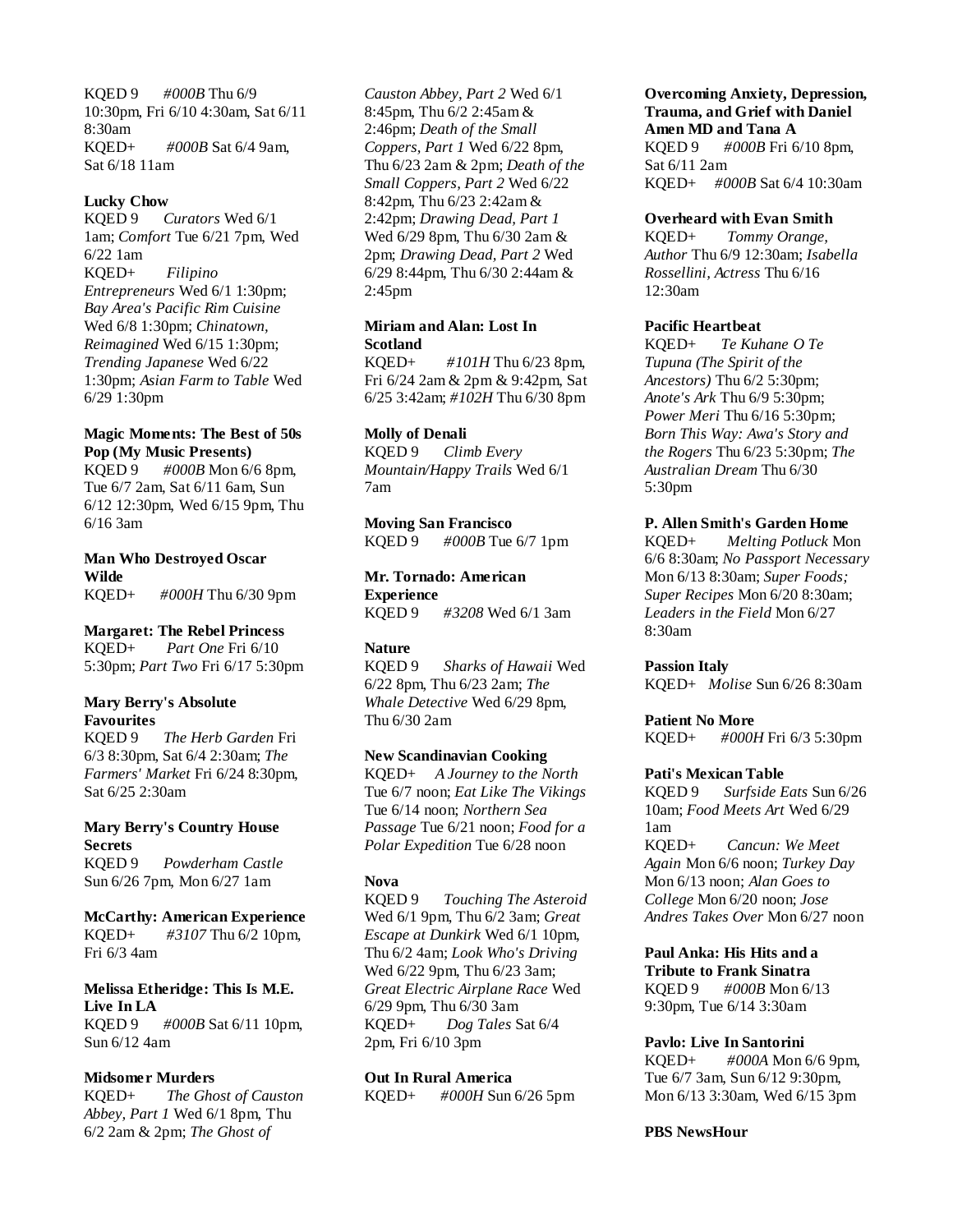KQED 9 *#13540H* Wed 6/1 3pm & 6pm; *#13541H* Thu 6/2 3pm & 6pm; *#13542H* Fri 6/3 3pm & 6pm; *#13543H* Mon 6/6 3pm & 6pm; *#13544H* Tue 6/7 3pm & 6pm; *#13545H* Wed 6/8 3pm & 6pm; *#13546H* Thu 6/9 3pm & 6pm; *#13547H* Fri 6/10 3pm & 6pm; *#13548H* Mon 6/13 3pm & 6pm; *#13549H* Tue 6/14 3pm & 6pm; *#13550H* Wed 6/15 3pm & 6pm; *#13551H* Thu 6/16 3pm & 6pm; *#13552H* Fri 6/17 3pm & 6pm; *#13553H* Mon 6/20 3pm & 6pm; *#13554H* Tue 6/21 3pm & 6pm; *#13555H* Wed 6/22 3pm & 6pm; *#13556H* Thu 6/23 3pm & 6pm; *#13557H* Fri 6/24 3pm & 6pm; *#13558H* Mon 6/27 3pm & 6pm; *#13559H* Tue 6/28 3pm & 6pm; *#13560H* Wed 6/29 3pm & 6pm; *#13561H* Thu 6/30 3pm & 6pm

# **PBS News Weekend**

KQED 9 *#1697H* Sat 6/4 5:30pm; *#1698H* Sun 6/5 5:30pm; *#1699H* Sat 6/11 5:30pm; *#1700H* Sun 6/12 5:30pm; *#1701H* Sat 6/18 5:30pm; *#1702H* Sun 6/19 5:30pm; *#1703H* Sat 6/25 5:30pm; *#1704H* Sun 6/26 5:30pm

# **Peg + Cat**

KQED+ *The Birthday Cake Problem/The Doohickey Problem* Wed 6/1 6am

# **Penny: Champion of the Marginalized**

KQED+ *#000H* Fri 6/17 11:30pm, Sat 6/18 5:30am, Mon 6/20 11:33pm, Tue 6/21 5:33am

# **Pinkalicious & Peterrific**

KQED 9 *Star Light, Star Not So Bright/The Opera-Matic* Wed 6/1 11:30am

# **Planet California**

KQED 9 *Rivers of Gold* Wed 6/22 10pm, Thu 6/23 4am; *Close Encounters* Wed 6/29 10pm, Thu 6/30 4am

# **Poetry In America**

KQED+ *Shirt - Robert Pinsky* Thu 6/2 3:33pm; *To Prisoners - Gwendolyn Brooks* Thu 6/23

3:32pm; *The Gray Heron - Galway Kinnell* Thu 6/30 3:32pm

### **Poison Tree**

KQED+ *#000H* Fri 6/3 8:52pm, Sat 6/4 2:52am

# **POV**

KQED 9 *Who Killed Vincent Chin?* Mon 6/20 10pm, Tue 6/21 4am

# **POV Shorts**

KQED 9 *Post - Colonial Queer* Thu 6/16 11:30pm, Fri 6/17 5:30am; *Becoming Myself* Sat 6/18 11:30pm, Sun 6/19 5:30am KQED+ *Post - Colonial Queer* Fri 6/3 4:30pm; *Dreaming Life* Fri 6/24 4:30pm

# **Prideland**

KQED 9 *#000H* Fri 6/24 10:30pm, Sat 6/25 4:30am KQED+ *#000H* Thu 6/9 2pm

# **Prince and the Revolution: The Purple Rain Tour**

KQED 9 *#000B* Sat 6/4 10:30pm, Sun 6/5 4:30am KQED+ *#000B* Sat 6/11 10:30pm, Sun 6/12 4:30am, Wed 6/15 7pm, Thu 6/16 1am

### **Queen: Anthology - A Life On Film**

KQED+ *#000H* Thu 6/2 9pm, Fri 6/3 3am & 3pm

# **Queer Silicon Valley**

KQED+ *#000H* Mon 6/20 2pm, Sun 6/26 11pm, Mon 6/27 5am

# **Quilting Arts**

KQED+ *Strips* Fri 6/3 8am; *From Far Away; Other Cultures* Fri 6/10 8am; *Color Meets Texture* Fri 6/17 8am; *Small Projects* Fri 6/24 8am

# **Real Road Adventures**

KQED+ *Lucerne* Fri 6/3 5pm; *Schilthorn and Matterhorn Regions* Fri 6/10 5pm; *Jungfrau Region* Fri 6/17 5pm; *Lake Geneva Region* Fri 6/24 5pm

# **Rebus**

KQED 9 *Let It Bleed* Thu 6/2 9:32pm, Fri 6/3 3:30am

# **Red, White & Rock (My Music)**

KQED+ *#000B* Sun 6/12 3:30pm, Tue 6/14 7pm, Wed 6/15 1am, Sat 6/18 9:30pm, Sun 6/19 3:30am

# **Reel South**

KQED 9 *Florida Woman* Thu 6/2 11pm, Fri 6/3 5am; *Madame Pipi* Thu 6/2 11:30pm, Fri 6/3 5:30am; *Broken Wings* Thu 6/30 11pm KQED+ *Two Trains Runnin'* Wed 6/1 5:30pm; *A Texas Myth* Wed 6/8 5:30pm; *Fiesta Quinceanera* Wed 6/15 5:30pm; *Gimme A Faith* Wed 6/22 5:30pm; *Santuario* Wed 6/29 5:30pm; *Lumpkin, Ga* Wed 6/29 6pm

# **Relieving Stress with Yoga with Peggy Cappy**

KQED+ *#000B* Wed 6/8 11pm, Thu 6/9 5am, Thu 6/16 11pm, Fri 6/17 5am

# **Rick Steves' Europe**

KQED 9 *Travel Skills: Cruising* Sun 6/26 3:30pm KQED+ *The Best of Slovenia* Wed 6/1 6:30pm; *Granada, Cordoba, and Spain's Costa Del Sol* Thu 6/2 6:30pm; *Andalucia, Gibraltar and Tangier* Fri 6/3 6:30pm; *Oslo* Mon 6/6 6:30pm; *Norway's West: Fjords, Mountains and Bergen* Tue 6/7 6:30pm; *Stockholm* Wed 6/8 6:30pm; *Helsinki and Tallinn: Baltic Sisters* Thu 6/9 6:30pm; *Galicia and the Camino De Santiago* Fri 6/10 6:30pm; *Basque Country* Mon 6/13 6:30pm; *Western Turkey* Tue 6/14 6:30pm; *Central Turkey* Wed 6/15 6:30pm; *France's Loire: Chateau Country* Thu 6/16 6:30pm; *Paris Side-Trips* Fri 6/17 6:30pm; *The Best of Israel* Mon 6/20 6:30pm; *Palestine* Tue 6/21 6:30pm; *Italy's Riviera: Cinque Terre* Wed 6/22 6:30pm; *Italy's Veneto: Verona, Padua, and Ravenna* Thu 6/23 6:30pm; *Amsterdam* Fri 6/24 6:30pm; *The Netherlands Beyond Amsterdam* Mon 6/27 6:30pm; *Prague* Tue 6/28 6:30pm; *Berlin* Wed 6/29 6:30pm; *Germany's*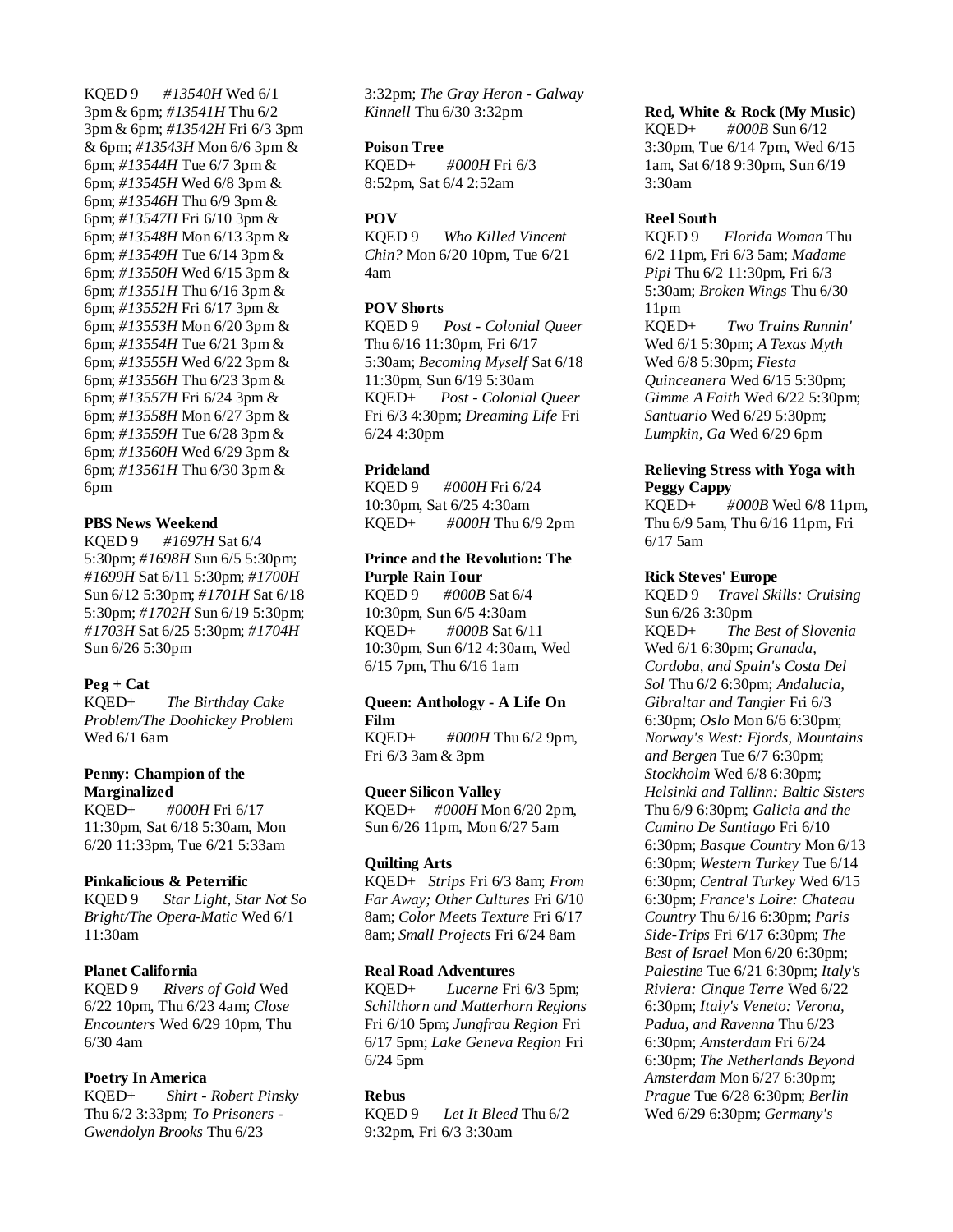*Hamburg and the Luther Trail* Thu 6/30 6:30pm

#### **Rick Steves Fascism In Europe**

KQED 9 *#000B* Fri 6/17 1pm, Sat 6/18 1pm

# **Rick Steves Island Hopping Europe**

KQED+ *#000B* Mon 6/6 4:30pm, Tue 6/14 9:30pm, Wed 6/15 3:30am

#### **Rick Steves Why We Travel**

KQED 9 *#000B* Sun 6/5 6am #000B Thu 6/16 9pm, Fri 6/17 3am

#### **Roadfood**

KQED 9 *Detroit, MI: Collard Greens / Soul Food* Sun 6/26 1:30pm

#### **Roadtrip Nation**

KQED+ *Rounding The Bend* Fri 6/3 4pm

# **Roadtrip Nation: All Paths Arizona**

KQED+ *Ways Ahead* Fri 6/10 mid, Fri 6/24 4pm; *Making Progress* Fri 6/10 12:30am

### **Roadtrip Nation: Being You**

KQED+ *#000H* Fri 6/24 mid

# **Roadtrip Nation: Caring**

**Forward** KQED 9 *#000H* Mon 6/27 11pm, Tue 6/28 5am KQED+ *#000H* Fri 6/17 mid

# **Roadtrip Nation: The Next Mission**

KQED+ *#000H* Fri 6/3 mid

# **Rosemary**

KQED+ *#000H* Mon 6/27 11:32pm, Tue 6/28 5:32am

#### **Roy Orbison Forever**

KQED 9 *#000B* Wed 6/15 1pm, Thu 6/16 10pm, Fri 6/17 4am

## **Samantha Brown's Places to Love** KQED 9 *Brooklyn, New York* Sun 6/26 3pm

KQED+ *Ireland's Northwest Coast* Tue 6/7 5pm; *Orange County, California* Tue 6/14 5pm; *Montreal, Canada* Tue 6/21 5pm; *Oregon Rv Trip* Tue 6/28 5pm

#### **Sara's Weeknight Meals**

KQED 9 *Chicks Rule* Sun 6/26 8:30am KQED+ *Sam's Simple Saute* Mon 6/6 12:30pm; *Trip to Spain* Mon 6/13 12:30pm; *Take Out Chinese at Home* Mon 6/20 12:30pm; *Meatless Mondays* Mon 6/27 12:30pm

### **Saturday Night Movie**

KQED 9 *The Philadelphia Story (1940)* Sat 6/18 8pm, Sun 6/19 2am; *The Ladykillers (1956)* Sat 6/18 10pm, Sun 6/19 4am; *North By Northwest (1959)* Sat 6/25 8pm, Sun 6/26 2am

#### **Seaside Hotel**

KQED+ *Amanda's Guests* Mon 6/13 10pm, Tue 6/14 4am; *The Tramp* Mon 6/13 11pm, Tue 6/14 5am; *Mrs. Madsen's Jewellery* Tue 6/14 10pm, Wed 6/15 4am; *The Strandvaskeren* Tue 6/14 11pm, Wed 6/15 5am; *Stauning* Wed 6/15 10pm, Thu 6/16 4am; *The Cards on the Table* Wed 6/15 11pm, Thu 6/16 5am; *Footprints from the Sea* Thu 6/16 10pm, Fri 6/17 4am

**Secrets of Chatsworth**

KQED+ *#000H* Fri 6/10 2pm

**Secrets of Highclere Castle** KQED+ *#000H* Fri 6/17 2pm

### **Secrets of the Dead**

KQED+ *Galileo's Moon* Fri 6/24 5:30pm

### **Secrets of the Royal Jewels**

KQED+ *#000H* Mon 6/20 7pm, Tue 6/21 1am, Fri 6/24 10:30pm, Sat 6/25 4:30am

# **Secrets to Pain-Free Sitting with Esther Gokhale**

KQED 9 *#000B* Sun 6/12 8pm, Mon 6/13 2am KQED+ *#000B* Sun 6/5 5pm, Wed 6/8 7pm, Thu 6/9 1am, Fri 6/10 11pm, Sat 6/11 5am, Mon

6/13 9pm, Tue 6/14 3am, Thu 6/16 3pm, Sun 6/19 7am

### **Sesame Street**

KQED 9 *It's Sesame Circus* Wed 6/1 11am & 1pm

#### **Simply Ming**

KQED 9 *On The Road In California: Northern California* Sun 6/26 11am KQED+ *On The Road In California: San Jose* Fri 6/3 noon; *Ming Tsai with Guest Jody Adams* Fri 6/10 noon; *On The Road In Hawaii: Ed Kenney* Fri 6/17 noon; *On The Road In Hawaii: Ed Kenney* Fri 6/24 noon; *On The Road In California: Northern California* Sun 6/26 9:30am

#### **Singular**

KQED+ *#000H* Sun 6/26 3pm

### **Sit and Be Fit**

KQED+ *Back Health* Wed 6/1 7am; *Functional Fitness* Thu 6/2 7am; *Good Alignment* Fri 6/3 7am; *Breathing* Sat 6/4 6am; *New Challenges* Tue 6/7 7am, Sat 6/11 6am; *Coordination and Reaction Time* Wed 6/8 7am; *Lymphatic System* Thu 6/9 7am; *Mobility and Balance* Fri 6/10 7am; *Your Feet, Your Foundation* Tue 6/14 7am, Sat 6/18 6am; *Flabby Arms* Wed 6/15 7am; *The Power of Small Movements* Thu 6/16 7am; *Flexibility and Range of Motion* Fri 6/17 7am; *Brain Booster* Tue 6/21 7am, Sat 6/25 6am; *Practice Perfect Posture* Wed 6/22 7am; *Variety: The Spice of Life* Thu 6/23 7am; *Functional and Fun Exercises for the Feet* Fri 6/24 7am; *Yardsticks and Bands* Tue 6/28 7am; *Shoulder and Back Strength* Wed 6/29 7am; *Postural Alignment and Shoulder Stability* Thu 6/30 7am

### **Skindigenous**

KQED+ *Iqaluit* Thu 6/2 4pm; *Amsterdam* Thu 6/23 4pm; *Haida Gwaii* Thu 6/30 4pm

#### **Sound On Tap**

KQED+ *Bleach Kings* Sat 6/4 12:05am; *Isaac Hoskins* Sat 6/11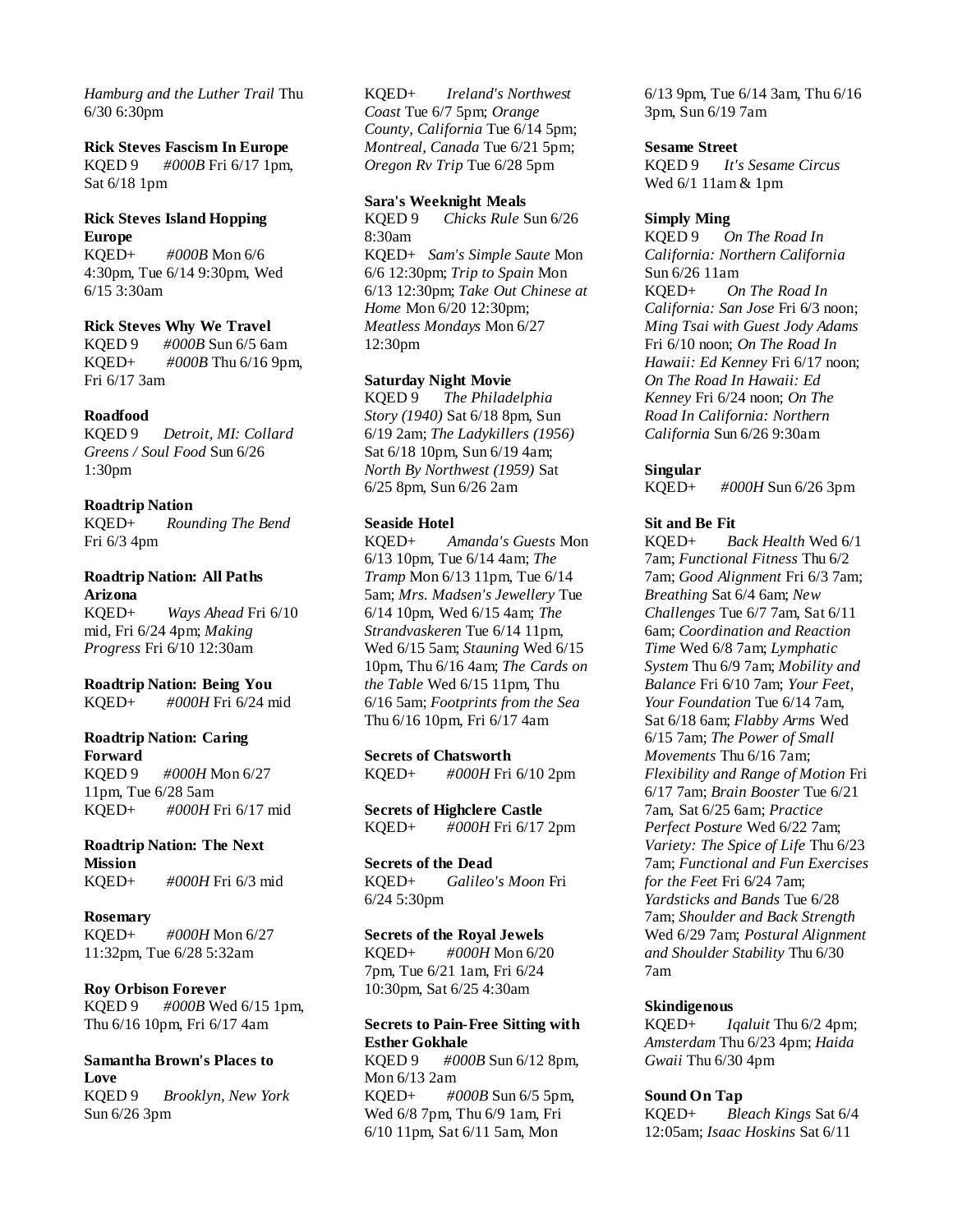mid; *Austin Dean Ashford* Sat 6/18 mid; *Sleepspent* Sat 6/25 mid

### **Steven Raichlen's Project Fire**

KQED+ *Rolled, Stuffed and Grilled* Fri 6/3 10am; *The Breakfast Show* Fri 6/10 10am; *Influential Grilling* Fri 6/17 10am; *Wagyu Demystified* Fri 6/24 10am

## **Straight No Chaser: The 25th Anniversary Celebration**

KQED+ *#000B* Sun 6/5 9pm, Mon 6/6 3am, Wed 6/8 3pm

#### **Suze Orman's Ultimate Retirement Guide**

KQED 9 *#000B* Sat 6/18 10am, Sun 6/19 6am KQED+ *#000B* Sun 6/5 11am, Tue 6/7 10pm, Wed 6/8 4am, Sat 6/11 1pm, Sun 6/19 10pm, Mon 6/20 4am, Sat 6/25 9:30am

# **tasteMAKERS**

KQED+ *Ko Hana Rum // Kunia, Hawaii* Thu 6/2 5:30am; *Ramona Farms // Gila River Indian Community, Arizona* Tue 6/7 1pm,Thu 6/23 5:30am; *Custom Foodscaping // St. Louis, Missouri* Tue 6/14 1pm, Thu 6/30 5:30am; *Food Building // Minneapolis, Minnesota* Tue 6/21 1pm; *Jacobsen Salt Co. // Portland, Oregon* Tue 6/28 1pm

# **Tell Me More with Kelly Corrigan**

KQED 9 *Kate Bowler* Fri 6/3 8pm, Sat 6/4 2am; *Lilly Singh* Fri 6/24 8pm, Sat 6/25 2am KQED+ *Judd Apatow* Sun 6/26 7:30pm, Mon 6/27 1:30am

### **The Black Church: This Is Our Story, This Is Our Song**

KQED 9 *Part 1* Sun 6/19 11am; *Part 2* Sun 6/19 2pm

#### **The Brain Revolution**

KQED 9 *#000B* Fri 6/10 10pm, Sat 6/11 4am KQED+ *#000B* Sat 6/4 7am, Sun 6/5 1pm, Sat 6/11 11am, Sat 6/25 11:30am

# **The Burren: Heart of Stone**

KQED+ *Symphony of Life* Tue 6/7 2pm; *Song of Our Ancestors* Tue 6/14 2pm

# **The Chavis Chronicles**

KQED+ *#208H* Wed 6/1 12:30am; *#209H* Wed 6/8 12:30am; *#210H* Wed 6/15 12:30am; *#211H* Wed 6/22 12:30am; *#212H* Wed 6/29 12:30am

# **The Directors**

KQED 9 *John Frankeheimer* Sat 6/25 10:19pm, Sun 6/26 4:19am; *Robert Wise* Sat 6/25 11:05pm, Sun 6/26 5:05am

### **The Great American Recipe**

KQED 9 *If I Were A Recipe* Fri 6/24 9pm, Sat 6/25 3am, Tue 6/28 7pm

# **The Hidden Map**

KQED 9 *#000B* Tue 6/7 7pm, Wed 6/8 1am, Thu 6/9 1pm KQED+ *#000B* Sat 6/11 6pm, Sun 6/12 mid, Fri 6/17 7pm, Sat 6/18 1am

#### **The Hour**

KQED+ *Crises at Home and Abroad* Wed 6/1 3am & 3pm; *Bright Stones* Tue 6/21 9pm, Wed 6/22 3am & 3pm; *Truth Will Out* Tue 6/28 9pm, Wed 6/29 3am & 3pm

#### **The Hunter**

KQED 9 *#104H* Sun 6/19 11pm, Mon 6/20 5am; *#105H* Sun 6/26 11pm, Mon 6/27 5am

#### **The Lodge**

KQED 9 *#000H* Thu 6/30 10:30pm KQED+ *#000H* Mon 6/13 2:30pm

### **The Queen's Garden**

KQED 9 *#000B* Wed 6/8 7pm, Thu 6/9 1am, Tue 6/14 1pm KQED+ *#000B* Sun 6/5 6pm, Mon 6/6 mid & 3pm

**The Rolling Stones: A Bigger Bang: Live On Copacabana Beach**

KQED 9 *#000B* Sun 6/5 1pm, Sat 6/11 3:30pm

### **The World of Wisdom & Wonder**

KQED 9 *#000B* Sat 6/4 11:30am, Sun 6/5 12:30pm KQED+ *#000B* Sat 6/4 5:30pm, Wed 6/8 4:30pm

### **This Old House**

KQED+ *Saratoga Springs | Up and Away* Fri 6/3 9:30am, Fri 6/17 9:30am, Mon 6/20 9:30am; *Saratoga Springs | Old House New Supports* Mon 6/6 9:30am, Fri 6/24 9:30am, Mon 6/27 9:30am; *Saratoga Springs | Raise The Roof* Fri 6/10 9:30am, Mon 6/13 9:30am

#### **To Dine for with Kate Sullivan**

KQED+ *Kavita Shukla, Inventor, Fenugreen* Tue 6/7 1:30pm; *Jessica Alba, Actress and Founder of The Honest Company* Tue 6/14 1:30pm; *Sara Blakely, Inventor, Founder and Ceo of Spanx* Tue 6/21 1:30pm; *Kevin Kwan, Author of Crazy Rich Asians* Tue 6/28 1:30pm

#### **Travel Detective**

KQED+ *Alabama's Civil Rights Trail* Mon 6/20 4:30pm; *Hidden Gems of Kauai* Mon 6/27 4:30pm

#### **Travels with Darley**

KQED+ *Macao & Hong Kong* Tue 6/21 4pm; *Adirondacks* Tue 6/28 4pm

#### **True Colors: Lgbtq+ Our**

**Stories, Our Songs** KQED 9 *#000B* Sat 6/11 8pm, Sun 6/12 2am & 3pm KQED+ *#000B* Mon 6/13 7pm, Tue 6/14 1am, Sat 6/18 6pm, Sun 6/19 mid

### **Two-Spirit Powwow**

KQED+ *#000H* Mon 6/13 2pm

# **Ultimate Pet Health Guide with Dr. Gary Richter** KQED+ *#000B* Sat 6/4

12:30pm, Thu 6/9 3pm

### **Unforgettable Augustus Post**